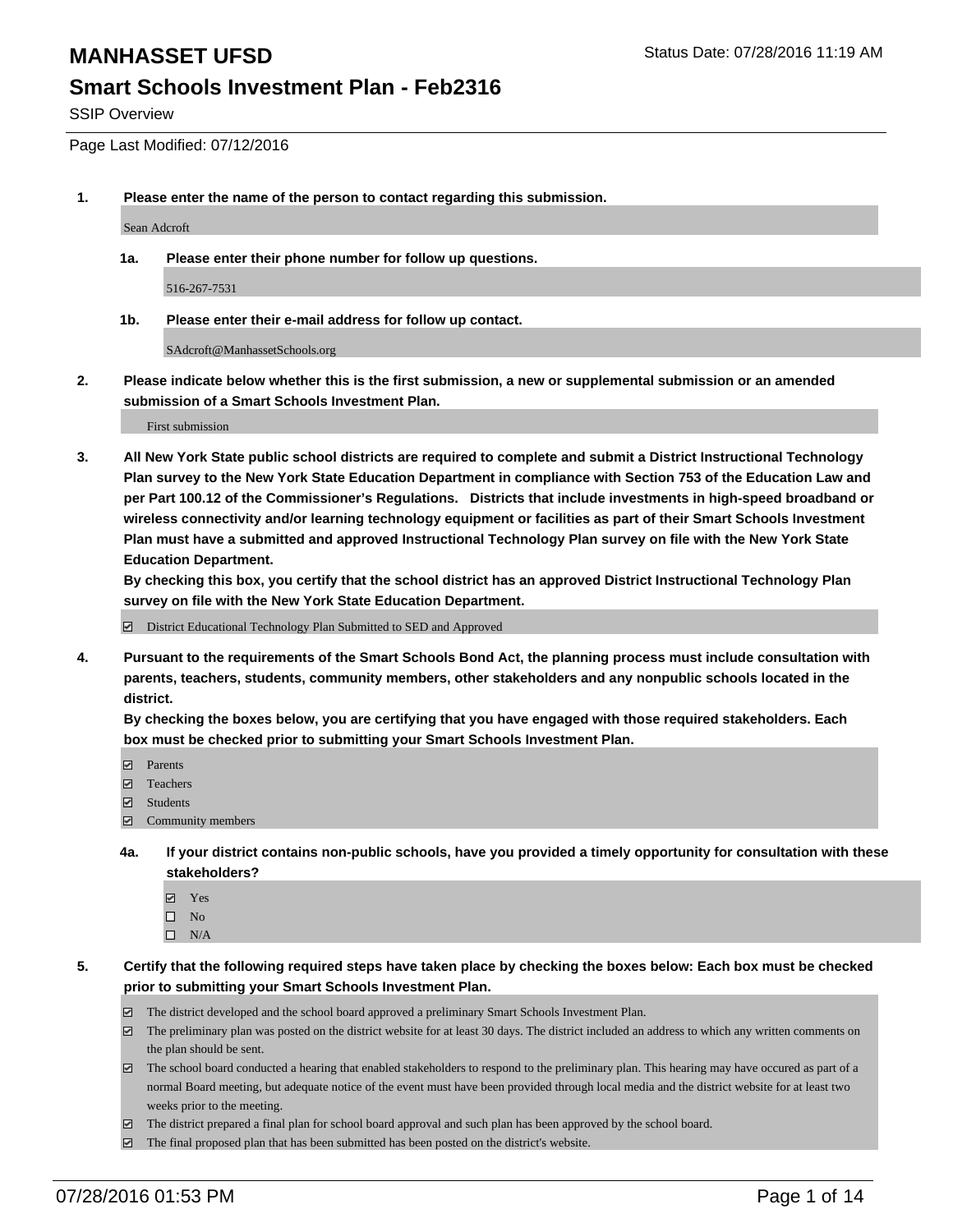## **Smart Schools Investment Plan - Feb2316**

SSIP Overview

Page Last Modified: 07/12/2016

**5a. Please upload the proposed Smart Schools Investment Plan (SSIP) that was posted on the district's website. Note that this should be different than your recently submitted Educational Technology Survey. The Final SSIP, as approved by the School Board, should also be posted on the website and remain there during the course of the projects contained therein.**

Manhasset Technology Plan.pdf Smart Schools Bond Act.pdf USAC\_FCC\_FORM\_470\_APPLICATION\_160029922\_DRAFT (1).pdf

**6. Please enter an estimate of the total number of students and staff that will benefit from this Smart Schools Investment Plan based on the cumulative projects submitted to date.**

3,336

**7. An LEA/School District may partner with one or more other LEA/School Districts to form a consortium to pool Smart Schools Bond Act funds for a project that meets all other Smart School Bond Act requirements. Each school district participating in the consortium will need to file an approved Smart Schools Investment Plan for the project and submit a signed Memorandum of Understanding that sets forth the details of the consortium including the roles of each respective district.**

 $\Box$  The district plans to participate in a consortium to partner with other school district(s) to implement a Smart Schools project.

**8. Please enter the name and 6-digit SED Code for each LEA/School District participating in the Consortium.**

| <b>Partner LEA/District</b> | <b>ISED BEDS Code</b> |
|-----------------------------|-----------------------|
| (No Response)               | (No Response)         |

**9. Please upload a signed Memorandum of Understanding with all of the participating Consortium partners.**

(No Response)

**10. Your district's Smart Schools Bond Act Allocation is:**

\$432,581

**11. Enter the budget sub-allocations by category that you are submitting for approval at this time. If you are not budgeting SSBA funds for a category, please enter 0 (zero.) If the value entered is \$0, you will not be required to complete that survey question.**

|                                       | Sub-<br>Allocations |
|---------------------------------------|---------------------|
| School Connectivity                   | 146,007             |
| Connectivity Projects for Communities |                     |
| <b>Classroom Technology</b>           | Û                   |
| Pre-Kindergarten Classrooms           |                     |
| Replace Transportable Classrooms      |                     |
| High-Tech Security Features           |                     |
| <b>Totals:</b>                        | 146,007.00          |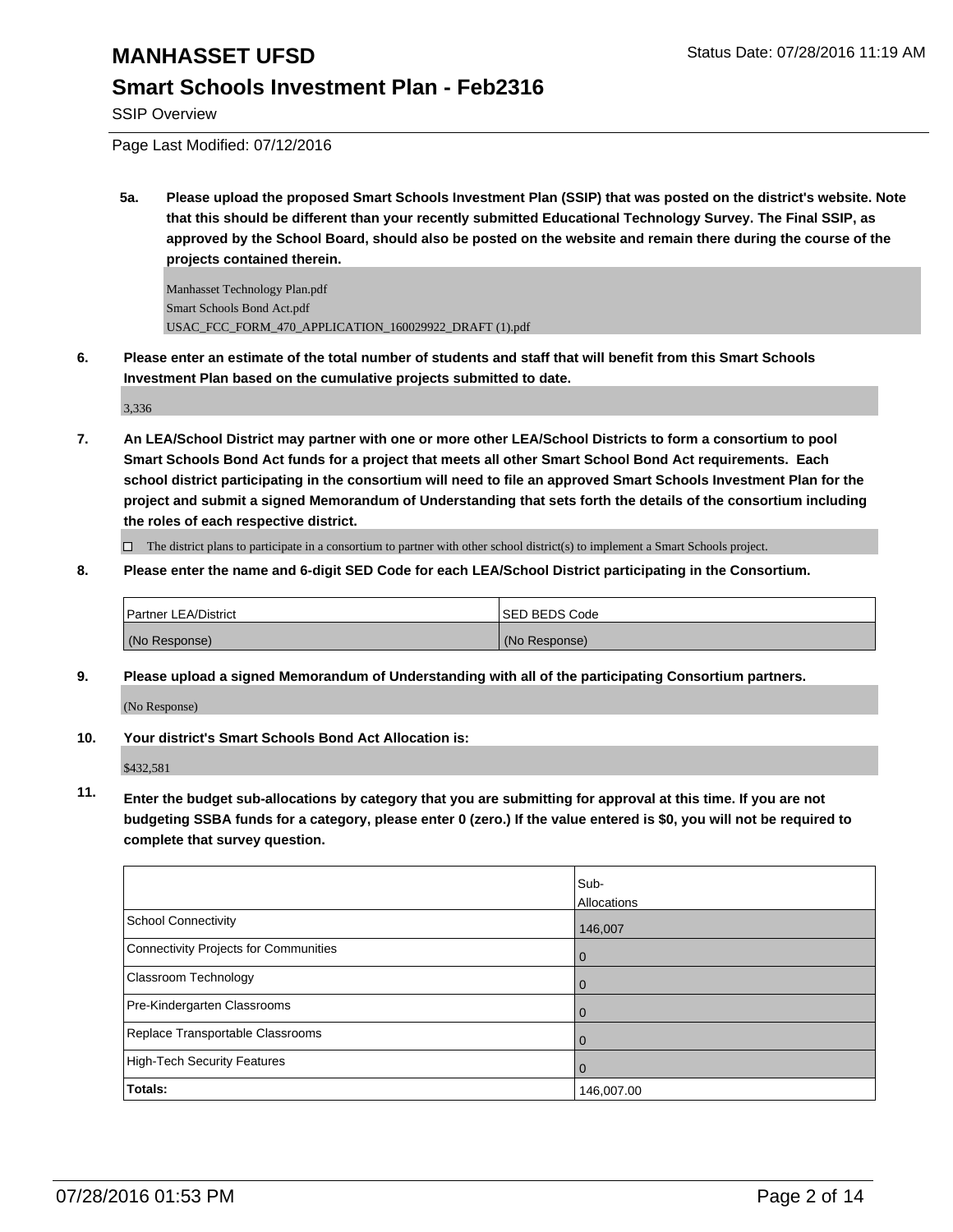#### School Connectivity

Page Last Modified: 07/12/2016

- **1. In order for students and faculty to receive the maximum benefit from the technology made available under the Smart Schools Bond Act, their school buildings must possess sufficient connectivity infrastructure to ensure that devices can be used during the school day. Smart Schools Investment Plans must demonstrate that:**
	- **sufficient infrastructure that meets the Federal Communications Commission's 100 Mbps per 1,000 students standard currently exists in the buildings where new devices will be deployed, or**
	- **is a planned use of a portion of Smart Schools Bond Act funds, or**
	- **is under development through another funding source.**

**Smart Schools Bond Act funds used for technology infrastructure or classroom technology investments must increase the number of school buildings that meet or exceed the minimum speed standard of 100 Mbps per 1,000 students and staff within 12 months. This standard may be met on either a contracted 24/7 firm service or a "burstable" capability. If the standard is met under the burstable criteria, it must be:**

**1. Specifically codified in a service contract with a provider, and**

**2. Guaranteed to be available to all students and devices as needed, particularly during periods of high demand, such as computer-based testing (CBT) periods.**

**Please describe how your district already meets or is planning to meet this standard within 12 months of plan submission.**

Last year MUFSD had a 100 Mbps connection through Nassau BOCES BOTie. Our usage would periodically peak at 50 Mbps so we increased the bandwidth by 50 Mbps this year with a secondary connection to Lightpath. The District will be increasing our Internet connectivity to 350 Mbps as of July 1, 2016. Our BOTie connection will be increased to 300 Mbps and we will maintain our 50 Mbps delivered via a direct connection with Lightpath.

- **1a. If a district believes that it will be impossible to meet this standard within 12 months, it may apply for a waiver of this requirement, as described on the Smart Schools website. The waiver must be filed and approved by SED prior to submitting this survey.**
	- $\Box$  By checking this box, you are certifying that the school district has an approved waiver of this requirement on file with the New York State Education Department.

#### **2. Connectivity Speed Calculator (Required)**

|                  | Number of<br><b>Students</b> | Multiply by<br>100 Kbps | Divide by 1000 Current Speed<br>lto Convert to<br>Required<br>Speed in Mb | in Mb | Expected<br>Speed to be<br>Attained Within   Required<br>12 Months | Expected Date<br>lWhen<br>Speed Will be<br><b>Met</b> |
|------------------|------------------------------|-------------------------|---------------------------------------------------------------------------|-------|--------------------------------------------------------------------|-------------------------------------------------------|
| Calculated Speed | 3,336                        | 333,600                 | 333.6                                                                     | 150   | 350                                                                | July 1, 2016                                          |

#### **3. Describe how you intend to use Smart Schools Bond Act funds for high-speed broadband and/or wireless connectivity projects in school buildings.**

We will be doing a forklift overhaul of our current wireless access system. Our goal is to have 100% coverage of all instructional areas throughout the district (three buildings) as well the necessary density of coverage to support full class use of mobile computing devices. As noted in the SSBA Guidance document, we do seek to use other funding sources for this project. We have also applied for funding of this project with the Federal E-Rate program. Our reimbursement rate on allowable expenditures is 40%, and I've attached our Form 470 application. At this time, we don't know how much of the total cost will qualify for E-Rate but are hopeful most of it will. We should know what our E-Rate allocation will be prior to submitting our reimbursement claim for SSBA funds. SSBA funds not utilized for this project will be used for future applicable projects.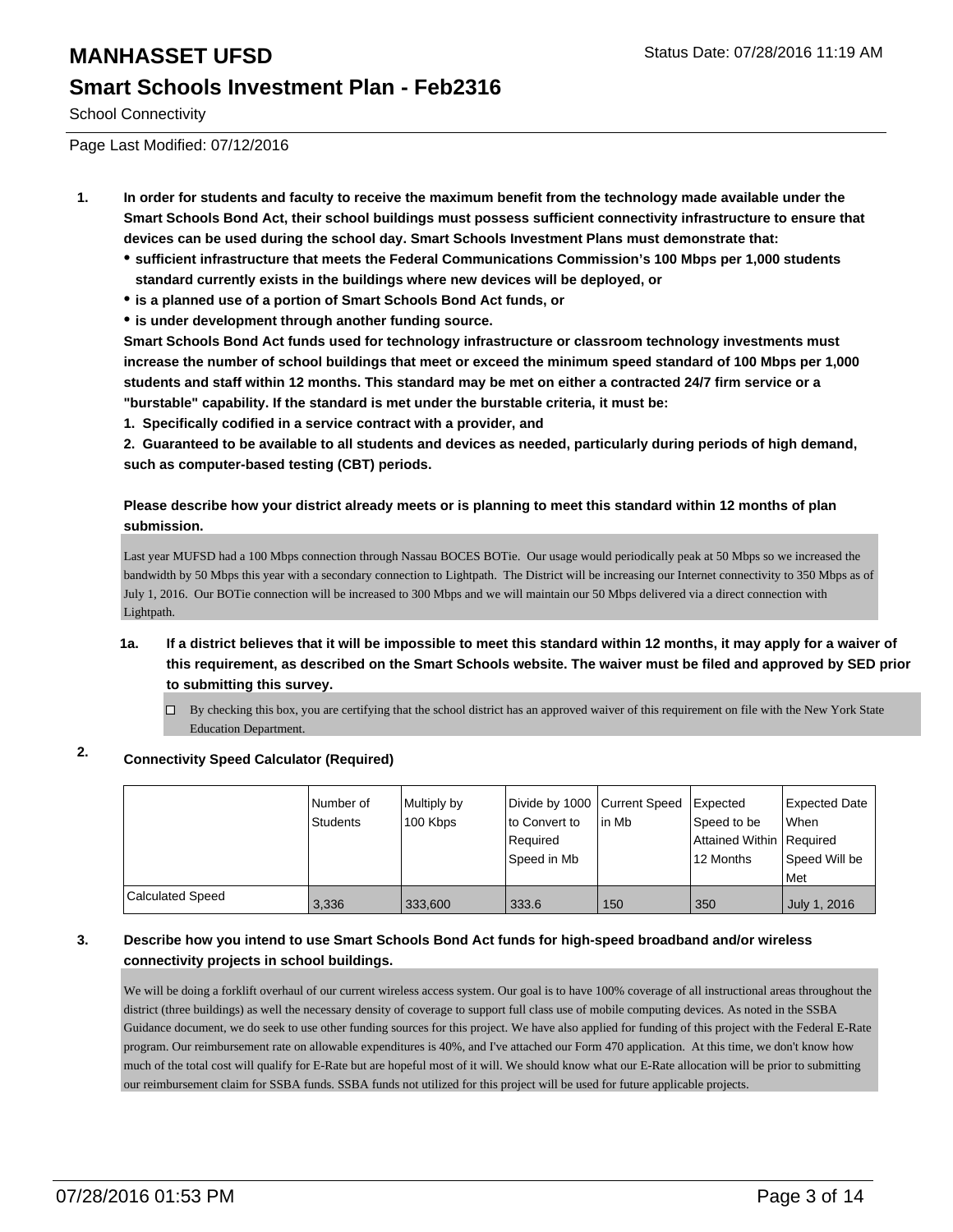School Connectivity

Page Last Modified: 07/12/2016

**4. Describe the linkage between the district's District Instructional Technology Plan and the proposed projects. (There should be a link between your response to this question and your response to Question 1 in Part E. Curriculum and Instruction "What are the district's plans to use digital connectivity and technology to improve teaching and learning?)**

The district has been increasing student and staff access to our computer network for several years. In addition to acces in each classroom through at least one computer connected to a SMARTBoard or projector, we added remote access through VMWare two years ago. We have partnered with an alumni group, the Manhasset Tower Foundation, on a number of projects to increase student and staff access to technology to improve teaching and learning. Six years ago we partnered to create a wireless network within the Secondary School. This year we partnered to equip all Secondary School ELA classrooms with full sets of Chromebooks. The group has agreed to do the same for all sixth grade classrooms next year. The overhaul of our wireless network will serve this increasing use of mobile computing devices. The planned wifi upgrade will provide greater throughput to all classrooms - thereby providing reliable connectivity by classes of students simultaneoulsy. The wifi upgrade will also allow for more advanced features such as "application management". This will allow wifi access to our network to be controlled differently for different access points. One example where this will help our plan is that we can prioritize throughput for specific devices. This past spring Manhasset participated in computer based testing (CBT) field tests. Some of our students took the test via Chromebook. Since we weren't sure we'd meet bandwidth requirements, we asked all students and staff in our elementary schools to turn off wifi access on their phones and tablets. With application control, we could simply set the priority to those using a CBT secure browser.

Since Chromebooks rely on Internet access when using Google Classroom or any web-based application (such as Schoology's Learning Management System), an upgraded wireless infrastructure will help us to deliver the necessary Internet connectivity to all users.

**5. If the district wishes to have students and staff access the Internet from wireless devices within the school building, or in close proximity to it, it must first ensure that it has a robust Wi-Fi network in place that has sufficient bandwidth to meet user demand.**

#### **Please describe how you have quantified this demand and how you plan to meet this demand.**

We certainly recognize the growing importance of a robust wireless network. As noted above, we are dedicating the bulk of our Smart Bond funds to increasing the coverage and throughput of our wireless network. It is noted that we have also applied for category 2 reimbursement from eRate and hope to realize a 40% reimbursement for most of the project's costs. The dollar amounts submitted below reflect this discount and list 60% of the cost of e-ratable items. In this way, we will still have SmartSchools Bond money left in our balance to further improve the wireless network as needed. Our plan is to install one 2 x 2 access point per elementary classroom in both elementary schools (Shelter Rock & Munsey Park). We also plan to add one 2 x 2 accesss point per classroom in our secondary school (Manhasset Middle School and High School are physically connected). The 3 x 3 access points will be placed in larger common areas in each building including, libraries, cafeterias, computer labs, auditoriums and gymnasiums.

**6. As indicated on Page 5 of the guidance, the Office of Facilities Planning will have to conduct a preliminary review of all capital projects, including connectivity projects.**

| <b>Project Number</b> |
|-----------------------|
| 28-04-06-03-7-999-SB1 |
|                       |

**7. Certain high-tech security and connectivity infrastructure projects may be eligible for an expedited review process as determined by the Office of Facilities Planning.**

**Was your project deemed eligible for streamlined review?**

Yes

**7a. Districts that choose the Streamlined Review Process will be required to certify that they have reviewed all installations with their licensed architect or engineer of record and provide that person's name and license number. The licensed professional must review the products and proposed method of installation prior to implementation and review the work during and after completion in order to affirm that the work was codecompliant, if requested.**

 $\Box$  I certify that I have reviewed all installations with a licensed architect or engineer of record.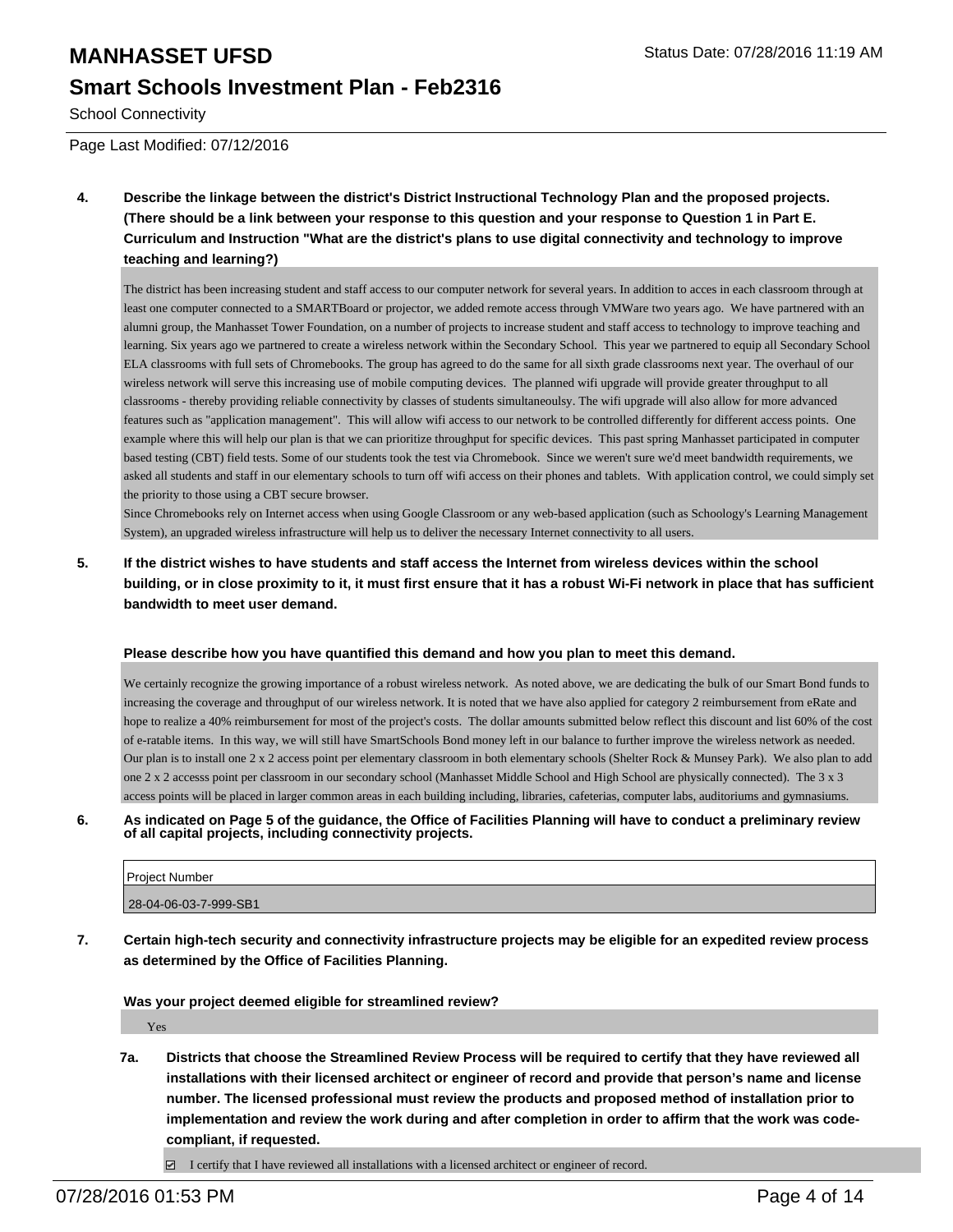School Connectivity

Page Last Modified: 07/12/2016

#### **8. Include the name and license number of the architect or engineer of record.**

| Name        | License Number |
|-------------|----------------|
| John Grillo | 27360          |

#### **9. If you are submitting an allocation for School Connectivity complete this table. Note that the calculated Total at the bottom of the table must equal the Total allocation for this category that you entered in the SSIP Overview overall budget.**

|                                                   | Sub-<br>Allocation |
|---------------------------------------------------|--------------------|
| Network/Access Costs                              | 113,367            |
| <b>Outside Plant Costs</b>                        | $\bf{0}$           |
| <b>School Internal Connections and Components</b> | 32,640             |
| Professional Services                             | 0                  |
| Testing                                           | 0                  |
| Other Upfront Costs                               | 0                  |
| <b>Other Costs</b>                                | 0                  |
| Totals:                                           | 146,007.00         |

| Select the allowable expenditure                                            | Item to be purchased                                                          | Quantity       | Cost per Item | <b>Total Cost</b> |
|-----------------------------------------------------------------------------|-------------------------------------------------------------------------------|----------------|---------------|-------------------|
| type.                                                                       |                                                                               |                |               |                   |
| Repeat to add another item under                                            |                                                                               |                |               |                   |
| each type.                                                                  |                                                                               |                |               |                   |
| Network/Access Costs                                                        | Wireless access points 2x2 (eratable)                                         | 195            | 385           | 75,075            |
| <b>Network/Access Costs</b>                                                 | Wireless access points 3x3 (eratable)                                         | 40             | 536           | 21,440            |
| <b>Connections/Components</b>                                               | Installation and configuration (eratable)                                     |                | 32,640        | 32,640            |
| Network/Access Costs                                                        | Application Control License (eratable)                                        | 12             | 872           | 10,464            |
| Network/Access Costs                                                        | Software for Controller (Avaya Identity<br>Engine) (eratable)                 | 1              | 1,074         | 1,074             |
| Network/Access Costs                                                        | <b>WLAN Management (Orchestration</b><br>Syst licenses - 100 pack) (eratable) | $\overline{2}$ | 2,014         | 4,028             |
| Network/Access Costs<br>Wireless Orch Syst Licences - 50 pack<br>(eratable) |                                                                               |                | 1,286         | 1,286             |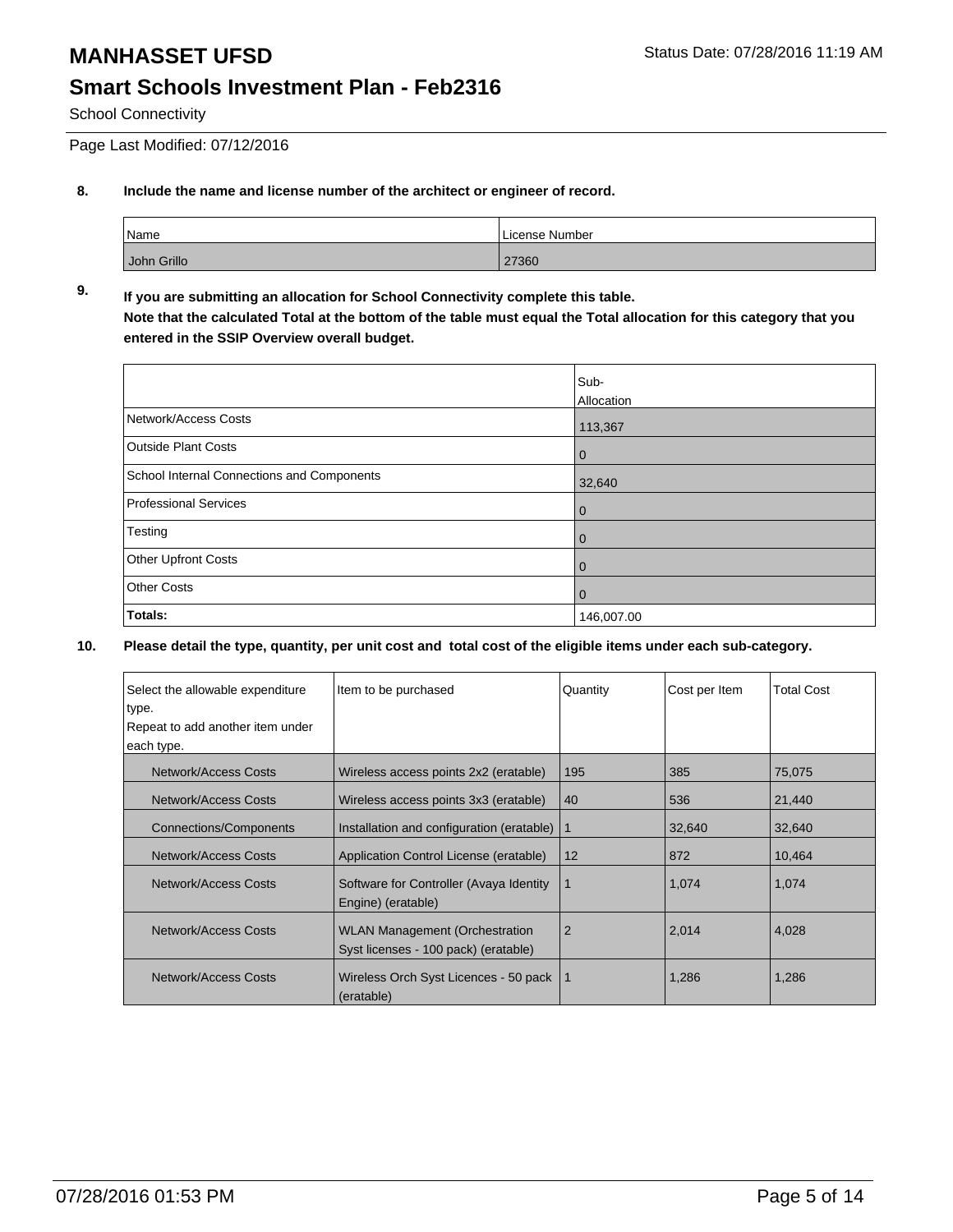## **Smart Schools Investment Plan - Feb2316**

Community Connectivity (Broadband and Wireless)

Page Last Modified: 05/25/2016

**1. Describe how you intend to use Smart Schools Bond Act funds for high-speed broadband and/or wireless connectivity projects in the community.**

(No Response)

**2. Please describe how the proposed project(s) will promote student achievement and increase student and/or staff access to the Internet in a manner that enhances student learning and/or instruction outside of the school day and/or school building.**

(No Response)

**3. Community connectivity projects must comply with all the necessary local building codes and regulations (building and related permits are not required prior to plan submission).**

 $\Box$  I certify that we will comply with all the necessary local building codes and regulations.

**4. Please describe the physical location of the proposed investment.**

(No Response)

**5. Please provide the initial list of partners participating in the Community Connectivity Broadband Project, along with their Federal Tax Identification (Employer Identification) number.**

| Project Partners | <b>IFederal ID#</b> |
|------------------|---------------------|
| (No Response)    | (No Response)       |

**6. If you are submitting an allocation for Community Connectivity, complete this table. Note that the calculated Total at the bottom of the table must equal the Total allocation for this category that you**

**entered in the SSIP Overview overall budget.**

|                             | Sub-Allocation |
|-----------------------------|----------------|
| Network/Access Costs        | (No Response)  |
| <b>Outside Plant Costs</b>  | (No Response)  |
| Tower Costs                 | (No Response)  |
| Customer Premises Equipment | (No Response)  |
| Professional Services       | (No Response)  |
| Testing                     | (No Response)  |
| <b>Other Upfront Costs</b>  | (No Response)  |
| Other Costs                 | (No Response)  |
| Totals:                     |                |

| Select the allowable expenditure | Item to be purchased | Quantity      | Cost per Item | <b>Total Cost</b> |
|----------------------------------|----------------------|---------------|---------------|-------------------|
| type.                            |                      |               |               |                   |
| Repeat to add another item under |                      |               |               |                   |
| each type.                       |                      |               |               |                   |
| (No Response)                    | (No Response)        | (No Response) | (No Response) | (No Response)     |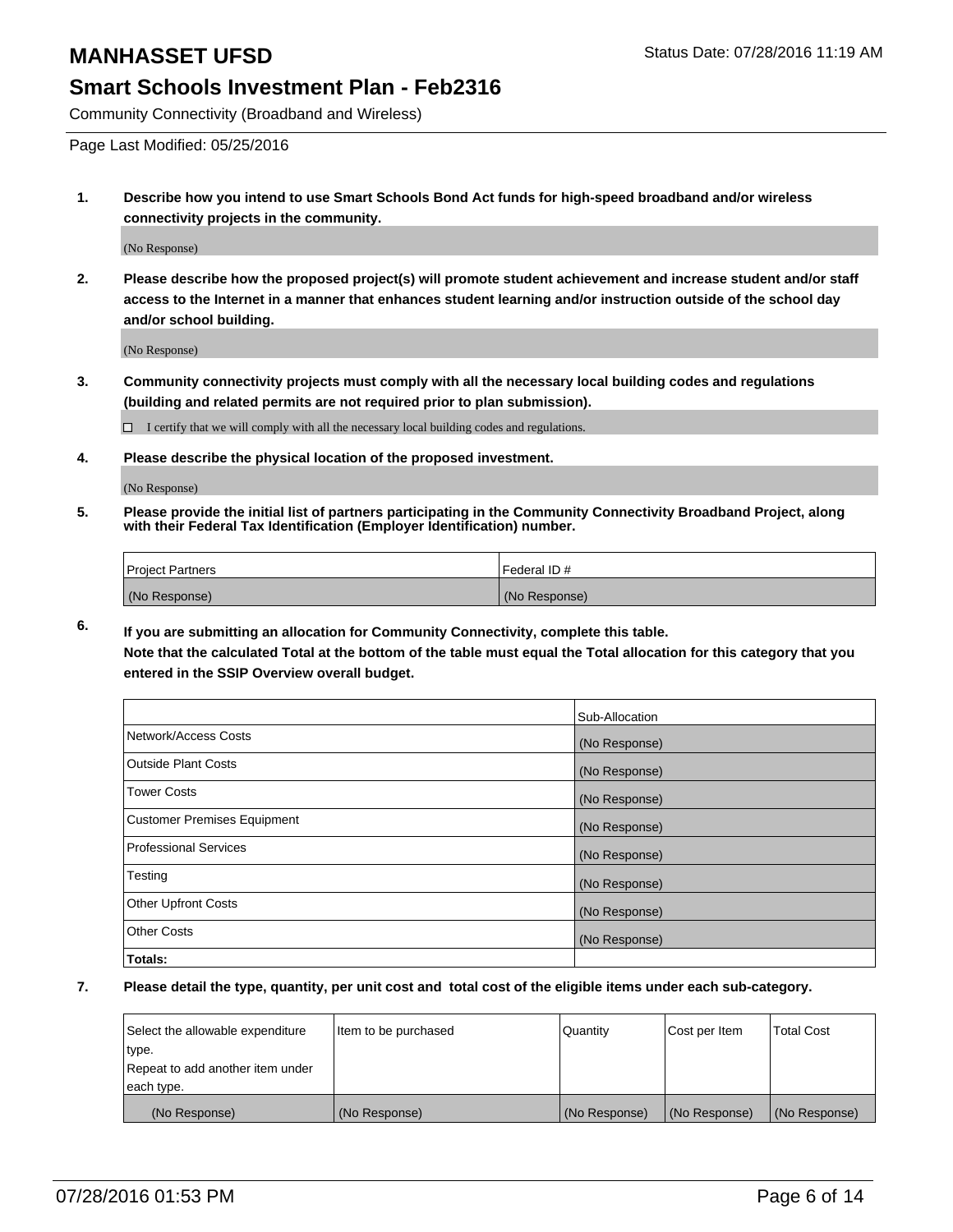## **Smart Schools Investment Plan - Feb2316**

Classroom Learning Technology

Page Last Modified: 05/25/2016

**1. In order for students and faculty to receive the maximum benefit from the technology made available under the Smart Schools Bond Act, their school buildings must possess sufficient connectivity infrastructure to ensure that devices can be used during the school day. Smart Schools Investment Plans must demonstrate that sufficient infrastructure that meets the Federal Communications Commission's 100 Mbps per 1,000 students standard currently exists in the buildings where new devices will be deployed, or is a planned use of a portion of Smart Schools Bond Act funds, or is under development through another funding source.**

**Smart Schools Bond Act funds used for technology infrastructure or classroom technology investments must increase the number of school buildings that meet or exceed the minimum speed standard of 100 Mbps per 1,000 students and staff within 12 months. This standard may be met on either a contracted 24/7 firm service or a "burstable" capability. If the standard is met under the burstable criteria, it must be:**

**1. Specifically codified in a service contract with a provider, and**

**2. Guaranteed to be available to all students and devices as needed, particularly during periods of high demand, such as computer-based testing (CBT) periods.**

**Please describe how your district already meets or is planning to meet this standard within 12 months of plan submission.**

(No Response)

- **1a. If a district believes that it will be impossible to meet this standard within 12 months, it may apply for a waiver of this requirement, as described on the Smart Schools website. The waiver must be filed and approved by SED prior to submitting this survey.**
	- $\Box$  By checking this box, you are certifying that the school district has an approved waiver of this requirement on file with the New York State Education Department.

## **2. Connectivity Speed Calculator (Required)**

|                         | l Number of<br><b>Students</b> | Multiply by<br>100 Kbps | to Convert to<br>l Reauired<br>Speed in Mb | Divide by 1000 Current Speed Expected<br>lin Mb | Speed to be<br>Attained Within Required<br>12 Months | Expected Date<br>l When<br>Speed Will be<br>l Met |
|-------------------------|--------------------------------|-------------------------|--------------------------------------------|-------------------------------------------------|------------------------------------------------------|---------------------------------------------------|
| <b>Calculated Speed</b> | (No<br>Response)               | (No Response)           | (No<br>Response)                           | (No<br>Response)                                | (No<br>Response)                                     | (No<br>Response)                                  |

**3. If the district wishes to have students and staff access the Internet from wireless devices within the school building, or in close proximity to it, it must first ensure that it has a robust Wi-Fi network in place that has sufficient bandwidth to meet user demand.**

**Please describe how you have quantified this demand and how you plan to meet this demand.**

(No Response)

**4. All New York State public school districts are required to complete and submit an Instructional Technology Plan survey to the New York State Education Department in compliance with Section 753 of the Education Law and per Part 100.12 of the Commissioner's Regulations.**

**Districts that include educational technology purchases as part of their Smart Schools Investment Plan must have a submitted and approved Instructional Technology Plan survey on file with the New York State Education Department.**

By checking this box, you are certifying that the school district has an approved Instructional Technology Plan survey on file with the New York State Education Department.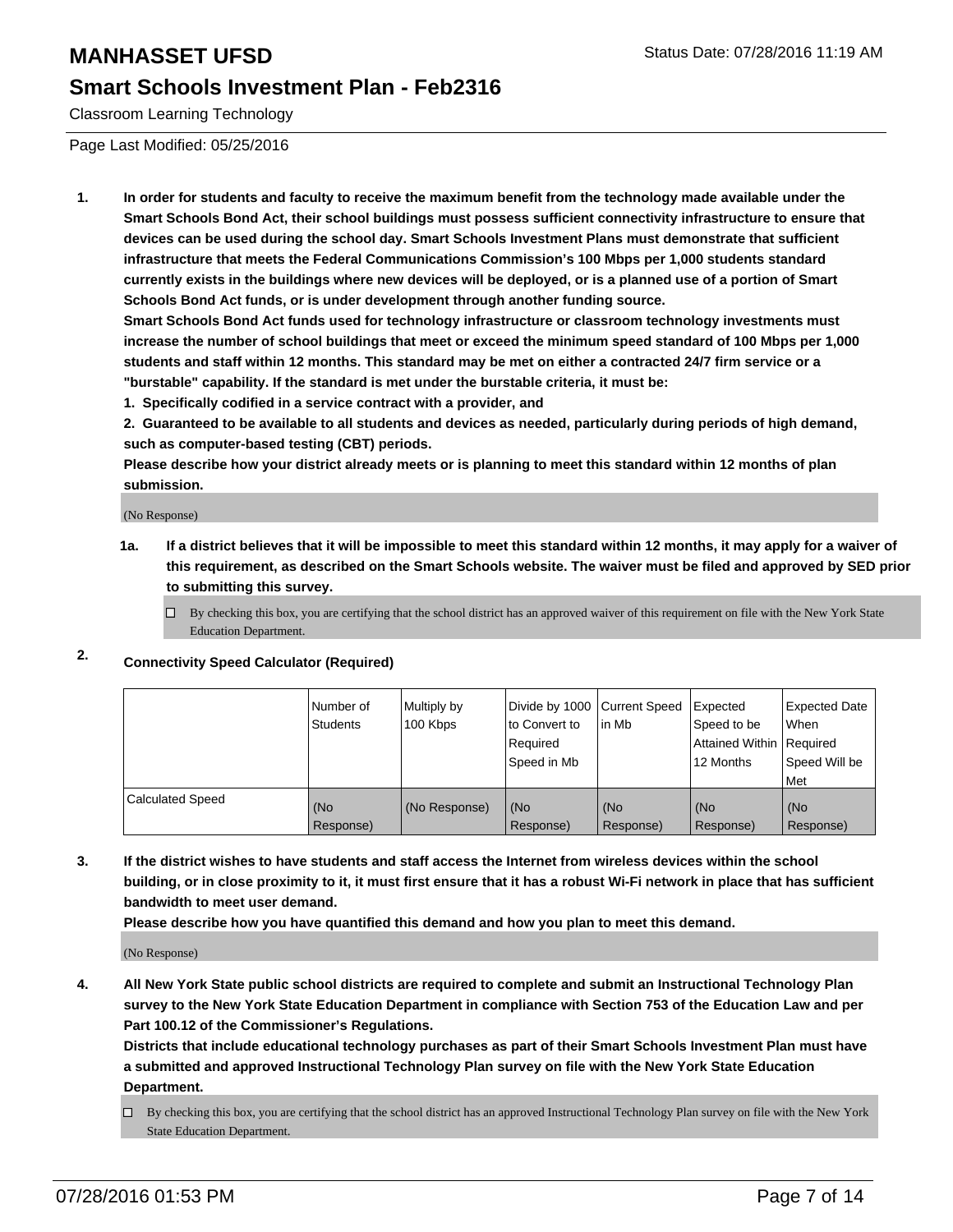## **Smart Schools Investment Plan - Feb2316**

Classroom Learning Technology

Page Last Modified: 05/25/2016

**5. Describe the devices you intend to purchase and their compatibility with existing or planned platforms or systems. Specifically address the adequacy of each facility's electrical, HVAC and other infrastructure necessary to install and support the operation of the planned technology.**

(No Response)

- **6. Describe how the proposed technology purchases will:**
	- **> enhance differentiated instruction;**
	- **> expand student learning inside and outside the classroom;**
	- **> benefit students with disabilities and English language learners; and**
	- **> contribute to the reduction of other learning gaps that have been identified within the district.**

**The expectation is that districts will place a priority on addressing the needs of students who struggle to succeed in a rigorous curriculum. Responses in this section should specifically address this concern and align with the district's Instructional Technology Plan (in particular Question 2 of E. Curriculum and Instruction: "Does the district's instructional technology plan address the needs of students with disabilities to ensure equitable access to instruction, materials and assessments?" and Question 3 of the same section: "Does the district's instructional technology plan address the provision of assistive technology specifically for students with disabilities to ensure access to and participation in the general curriculum?"**

(No Response)

**7. Where appropriate, describe how the proposed technology purchases will enhance ongoing communication with parents and other stakeholders and help the district facilitate technology-based regional partnerships, including distance learning and other efforts.**

(No Response)

**8. Describe the district's plan to provide professional development to ensure that administrators, teachers and staff can employ the technology purchased to enhance instruction successfully.**

**Note: This response should be aligned and expanded upon in accordance with your district's response to Question 1 of F. Professional Development of your Instructional Technology Plan: "Please provide a summary of professional development offered to teachers and staff, for the time period covered by this plan, to support technology to enhance teaching and learning. Please include topics, audience and method of delivery within your summary."**

(No Response)

- **9. Districts must contact the SUNY/CUNY teacher preparation program that supplies the largest number of the district's new teachers to request advice on innovative uses and best practices at the intersection of pedagogy and educational technology.**
	- $\square$  By checking this box, you certify that you have contacted the SUNY/CUNY teacher preparation program that supplies the largest number of your new teachers to request advice on these issues.
	- **9a. Please enter the name of the SUNY or CUNY Institution that you contacted.**

(No Response)

**9b. Enter the primary Institution phone number.**

(No Response)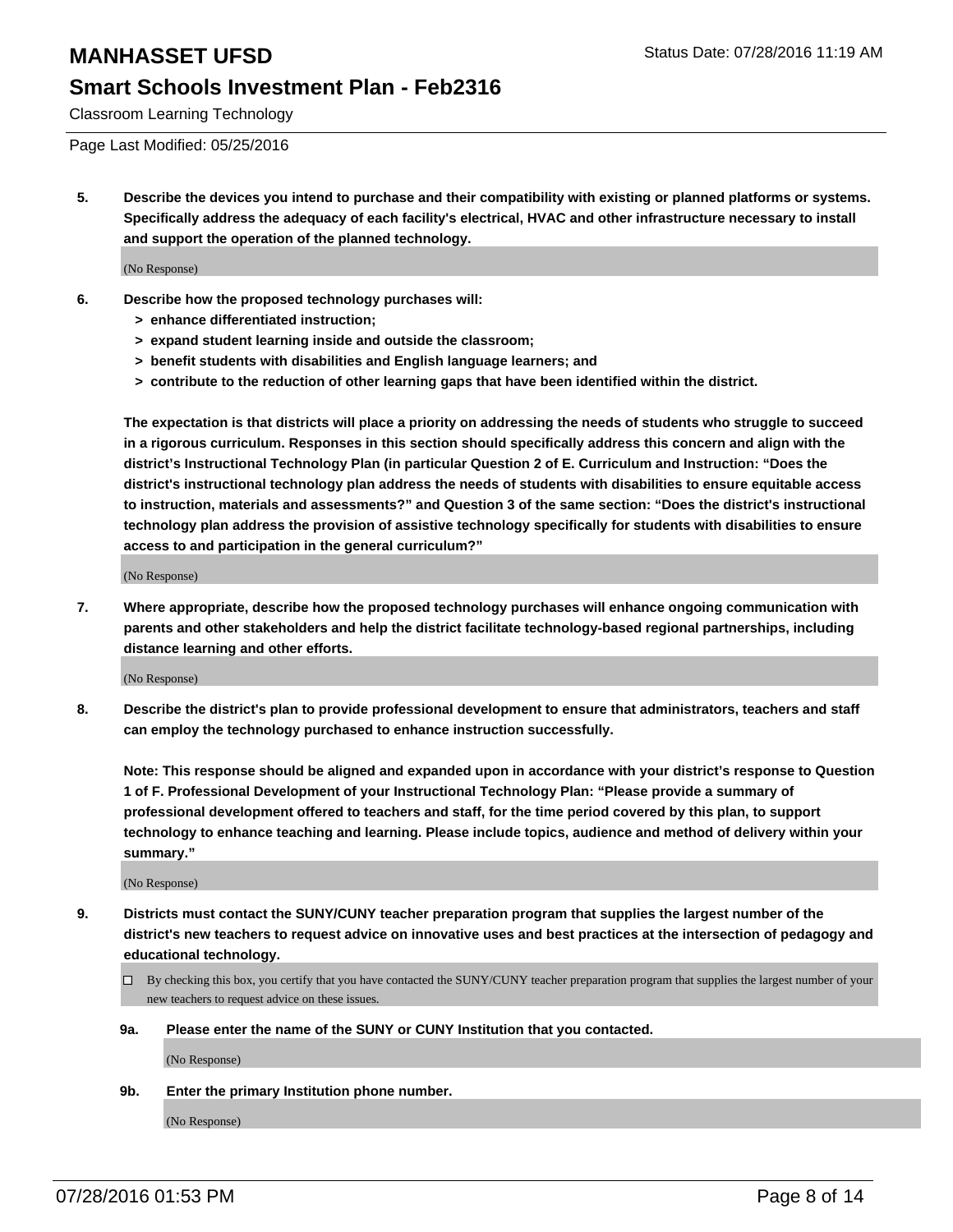## **Smart Schools Investment Plan - Feb2316**

Classroom Learning Technology

Page Last Modified: 05/25/2016

**9c. Enter the name of the contact person with whom you consulted and/or will be collaborating with on innovative uses of technology and best practices.**

(No Response)

**10. A district whose Smart Schools Investment Plan proposes the purchase of technology devices and other hardware must account for nonpublic schools in the district.**

#### **Are there nonpublic schools within your school district?**

□ Yes

 $\hfill \square$  No

**11. Nonpublic Classroom Technology Loan Calculator**

**The Smart Schools Bond Act provides that any Classroom Learning Technology purchases made using Smart Schools funds shall be lent, upon request, to nonpublic schools in the district. However, no school district shall be required to loan technology in amounts greater than the total obtained and spent on technology pursuant to the Smart Schools Bond Act and the value of such loan may not exceed the total of \$250 multiplied by the nonpublic school enrollment in the base year at the time of enactment. See:**

**http://www.p12.nysed.gov/mgtserv/smart\_schools/docs/Smart\_Schools\_Bond\_Act\_Guidance\_04.27.15\_Final.pdf.**

|                                         | 1. Classroom<br>Technology | 2. Public<br><b>Enrollment</b> | 3. Nonpublic<br>Enrollment                                                                    | l 4. Sum of<br>l Public and | 5. Total Per<br>Pupil Sub- | 6. Total<br>Nonpublic Loan |
|-----------------------------------------|----------------------------|--------------------------------|-----------------------------------------------------------------------------------------------|-----------------------------|----------------------------|----------------------------|
|                                         | Sub-allocation             | $(2014 - 15)$                  | $(2014 - 15)$                                                                                 | Nonpublic<br>Enrollment     | lallocation                | Amount                     |
| Calculated Nonpublic Loan<br>l Amount i |                            |                                | (No Response)   (No Response)   (No Response)   (No Response)   (No Response)   (No Response) |                             |                            |                            |

**12. To ensure the sustainability of technology purchases made with Smart Schools funds, districts must demonstrate a long-term plan to maintain and replace technology purchases supported by Smart Schools Bond Act funds. This sustainability plan shall demonstrate a district's capacity to support recurring costs of use that are ineligible for Smart Schools Bond Act funding such as device maintenance, technical support, Internet and wireless fees, maintenance of hotspots, staff professional development, building maintenance and the replacement of incidental items. Further, such a sustainability plan shall include a long-term plan for the replacement of purchased devices and equipment at the end of their useful life with other funding sources.**

 $\square$  By checking this box, you certify that the district has a sustainability plan as described above.

**13. Districts must ensure that devices purchased with Smart Schools Bond funds will be distributed, prepared for use, maintained and supported appropriately. Districts must maintain detailed device inventories in accordance with generally accepted accounting principles.**

 $\Box$  By checking this box, you certify that the district has a distribution and inventory management plan and system in place.

**14. If you are submitting an allocation for Classroom Learning Technology complete this table. Note that the calculated Total at the bottom of the table must equal the Total allocation for this category that you entered in the SSIP Overview overall budget.**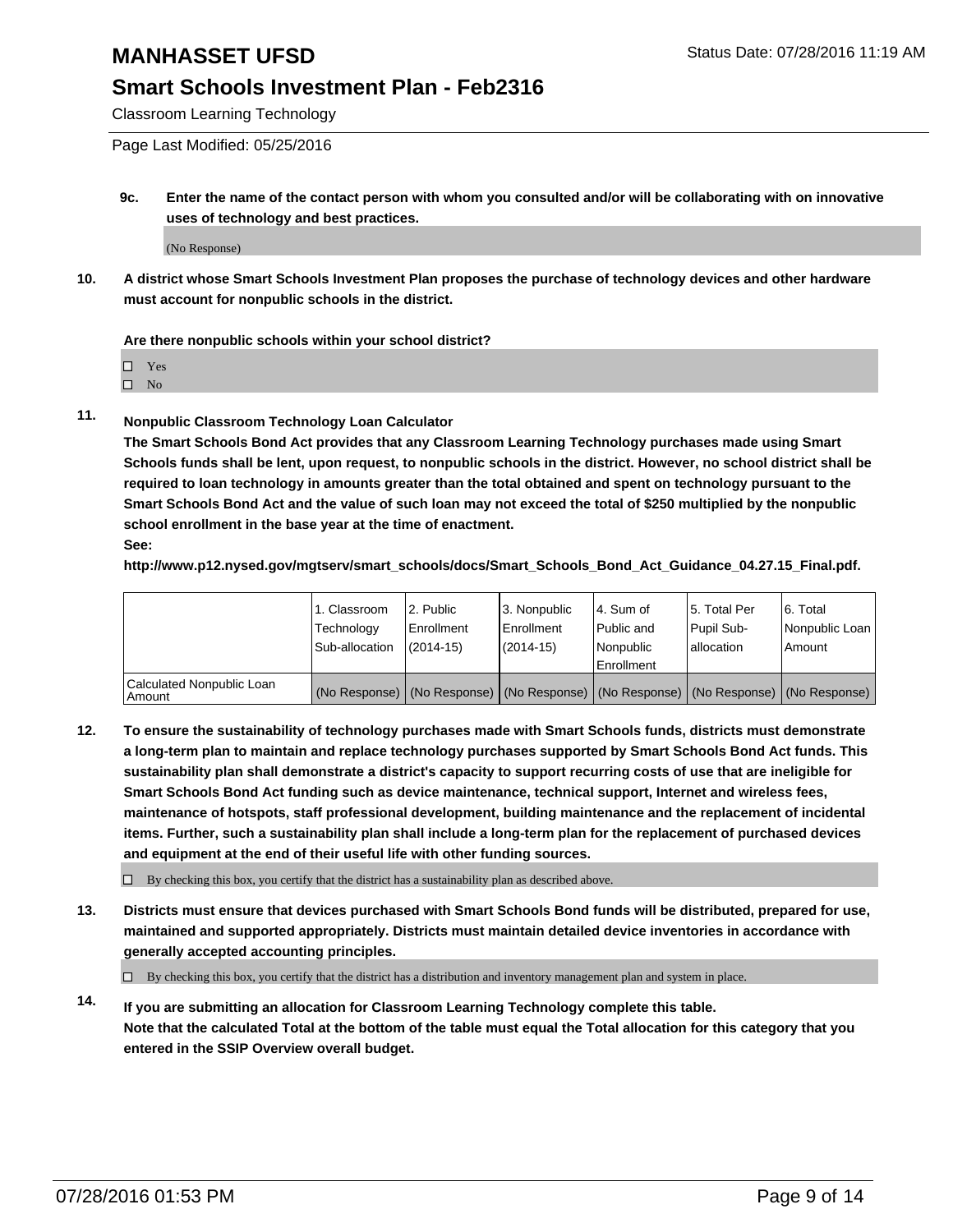# **Smart Schools Investment Plan - Feb2316**

Classroom Learning Technology

Page Last Modified: 05/25/2016

|                          | Sub-Allocation |
|--------------------------|----------------|
| Interactive Whiteboards  | (No Response)  |
| <b>Computer Servers</b>  | (No Response)  |
| <b>Desktop Computers</b> | (No Response)  |
| <b>Laptop Computers</b>  | (No Response)  |
| <b>Tablet Computers</b>  | (No Response)  |
| <b>Other Costs</b>       | (No Response)  |
| Totals:                  |                |

| Select the allowable expenditure | I Item to be Purchased | Quantity      | Cost per Item | <b>Total Cost</b> |
|----------------------------------|------------------------|---------------|---------------|-------------------|
| type.                            |                        |               |               |                   |
| Repeat to add another item under |                        |               |               |                   |
| each type.                       |                        |               |               |                   |
| (No Response)                    | (No Response)          | (No Response) | (No Response) | (No Response)     |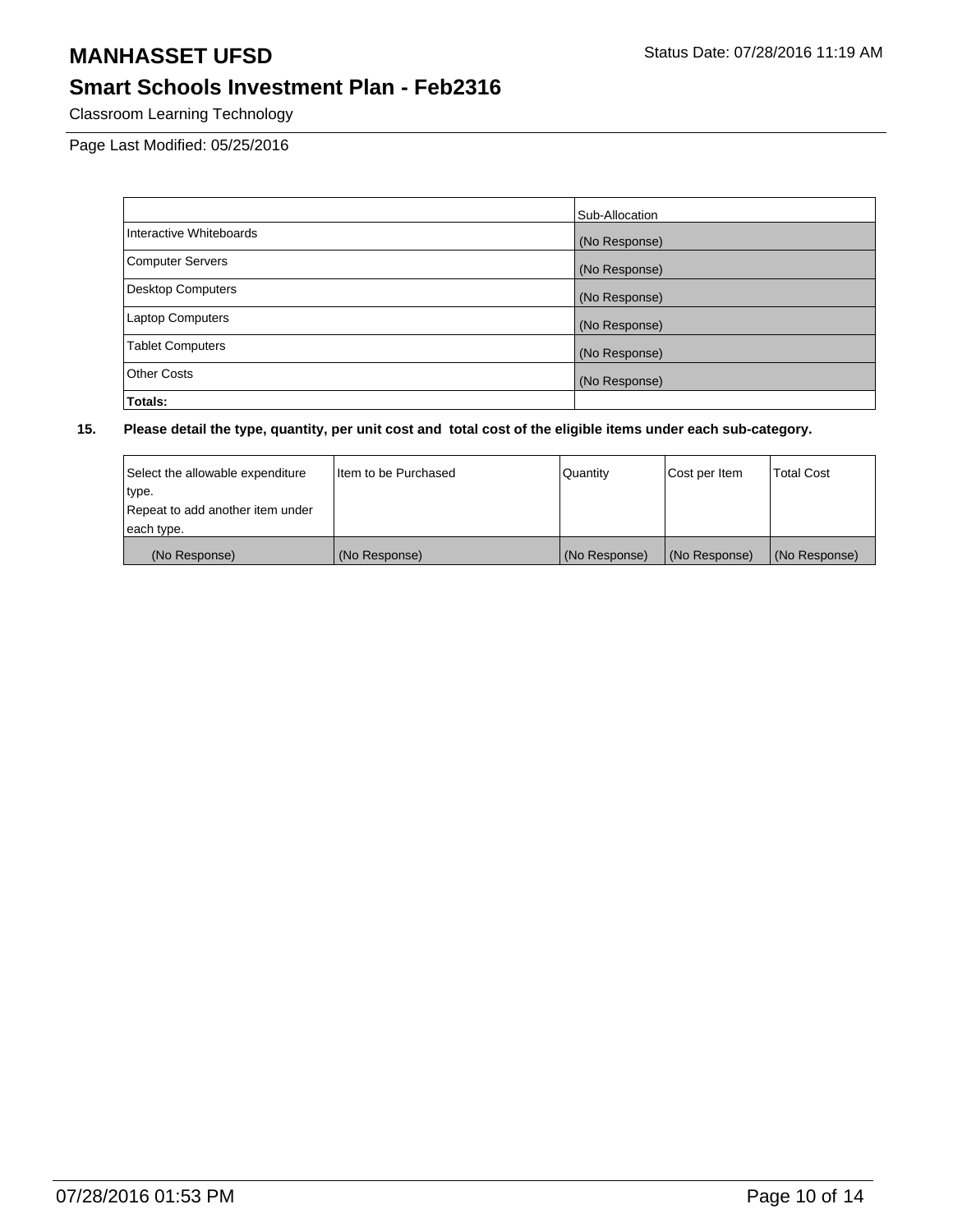#### **Smart Schools Investment Plan - Feb2316**

Pre-Kindergarten Classrooms

Page Last Modified: 04/19/2016

**1. Provide information regarding how and where the district is currently serving pre-kindergarten students and justify the need for additional space with enrollment projections over 3 years.**

(No Response)

- **2. Describe the district's plan to construct, enhance or modernize education facilities to accommodate prekindergarten programs. Such plans must include:**
	- **Specific descriptions of what the district intends to do to each space;**
	- **An affirmation that pre-kindergarten classrooms will contain a minimum of 900 square feet per classroom;**
	- **The number of classrooms involved;**
	- **The approximate construction costs per classroom; and**
	- **Confirmation that the space is district-owned or has a long-term lease that exceeds the probable useful life of the improvements.**

(No Response)

**3. Smart Schools Bond Act funds may only be used for capital construction costs. Describe the type and amount of additional funds that will be required to support ineligible ongoing costs (e.g. instruction, supplies) associated with any additional pre-kindergarten classrooms that the district plans to add.**

(No Response)

**4. All plans and specifications for the erection, repair, enlargement or remodeling of school buildings in any public school district in the State must be reviewed and approved by the Commissioner. Districts that plan capital projects using their Smart Schools Bond Act funds will undergo a Preliminary Review Process by the Office of Facilities Planning.**

| Project Number |  |
|----------------|--|
| (No Response)  |  |

**5. If you have made an allocation for Pre-Kindergarten Classrooms, complete this table.**

**Note that the calculated Total at the bottom of the table must equal the Total allocation for this category that you entered in the SSIP Overview overall budget.**

|                                          | Sub-Allocation |
|------------------------------------------|----------------|
| Construct Pre-K Classrooms               | (No Response)  |
| Enhance/Modernize Educational Facilities | (No Response)  |
| <b>Other Costs</b>                       | (No Response)  |
| Totals:                                  |                |

| Select the allowable expenditure | litem to be purchased | Quantity      | Cost per Item | <b>Total Cost</b> |
|----------------------------------|-----------------------|---------------|---------------|-------------------|
| type.                            |                       |               |               |                   |
| Repeat to add another item under |                       |               |               |                   |
| each type.                       |                       |               |               |                   |
| (No Response)                    | (No Response)         | (No Response) | (No Response) | (No Response)     |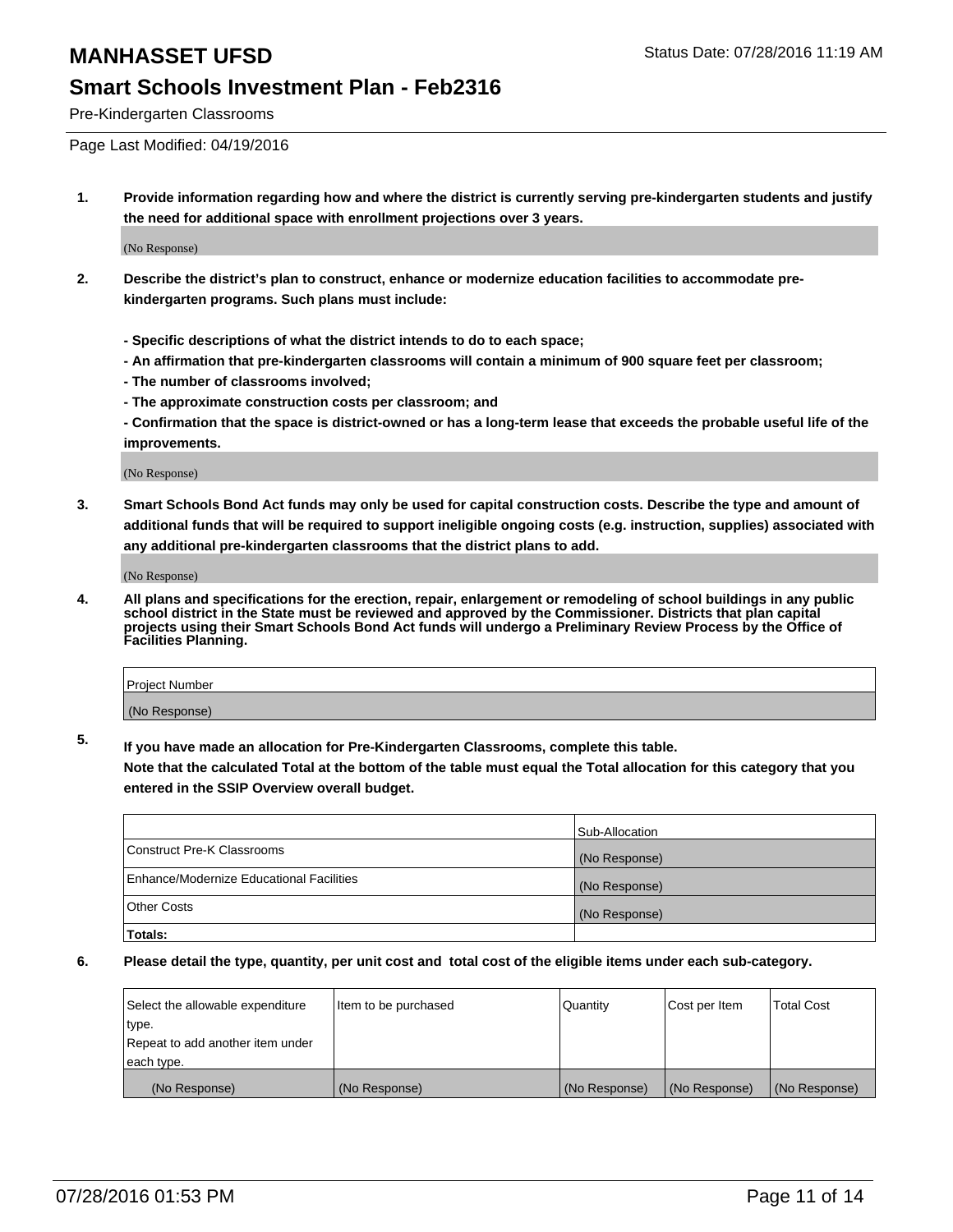## **Smart Schools Investment Plan - Feb2316**

Replace Transportable Classrooms

Page Last Modified: 04/19/2016

**1. Describe the district's plan to construct, enhance or modernize education facilities to provide high-quality instructional space by replacing transportable classrooms.**

(No Response)

**2. All plans and specifications for the erection, repair, enlargement or remodeling of school buildings in any public school district in the State must be reviewed and approved by the Commissioner. Districts that plan capital projects using their Smart Schools Bond Act funds will undergo a Preliminary Review Process by the Office of Facilities Planning.**

| <b>Project Number</b> |  |
|-----------------------|--|
| (No Response)         |  |

**3. For large projects that seek to blend Smart Schools Bond Act dollars with other funds, please note that Smart Schools Bond Act funds can be allocated on a pro rata basis depending on the number of new classrooms built that directly replace transportable classroom units.**

**If a district seeks to blend Smart Schools Bond Act dollars with other funds describe below what other funds are being used and what portion of the money will be Smart Schools Bond Act funds.**

(No Response)

**4. If you have made an allocation for Replace Transportable Classrooms, complete this table. Note that the calculated Total at the bottom of the table must equal the Total allocation for this category that you entered in the SSIP Overview overall budget.**

|                                                | Sub-Allocation |
|------------------------------------------------|----------------|
| Construct New Instructional Space              | (No Response)  |
| Enhance/Modernize Existing Instructional Space | (No Response)  |
| Other Costs                                    | (No Response)  |
| Totals:                                        |                |

| Select the allowable expenditure | litem to be purchased | Quantity      | Cost per Item | <b>Total Cost</b> |
|----------------------------------|-----------------------|---------------|---------------|-------------------|
| type.                            |                       |               |               |                   |
| Repeat to add another item under |                       |               |               |                   |
| each type.                       |                       |               |               |                   |
| (No Response)                    | (No Response)         | (No Response) | (No Response) | (No Response)     |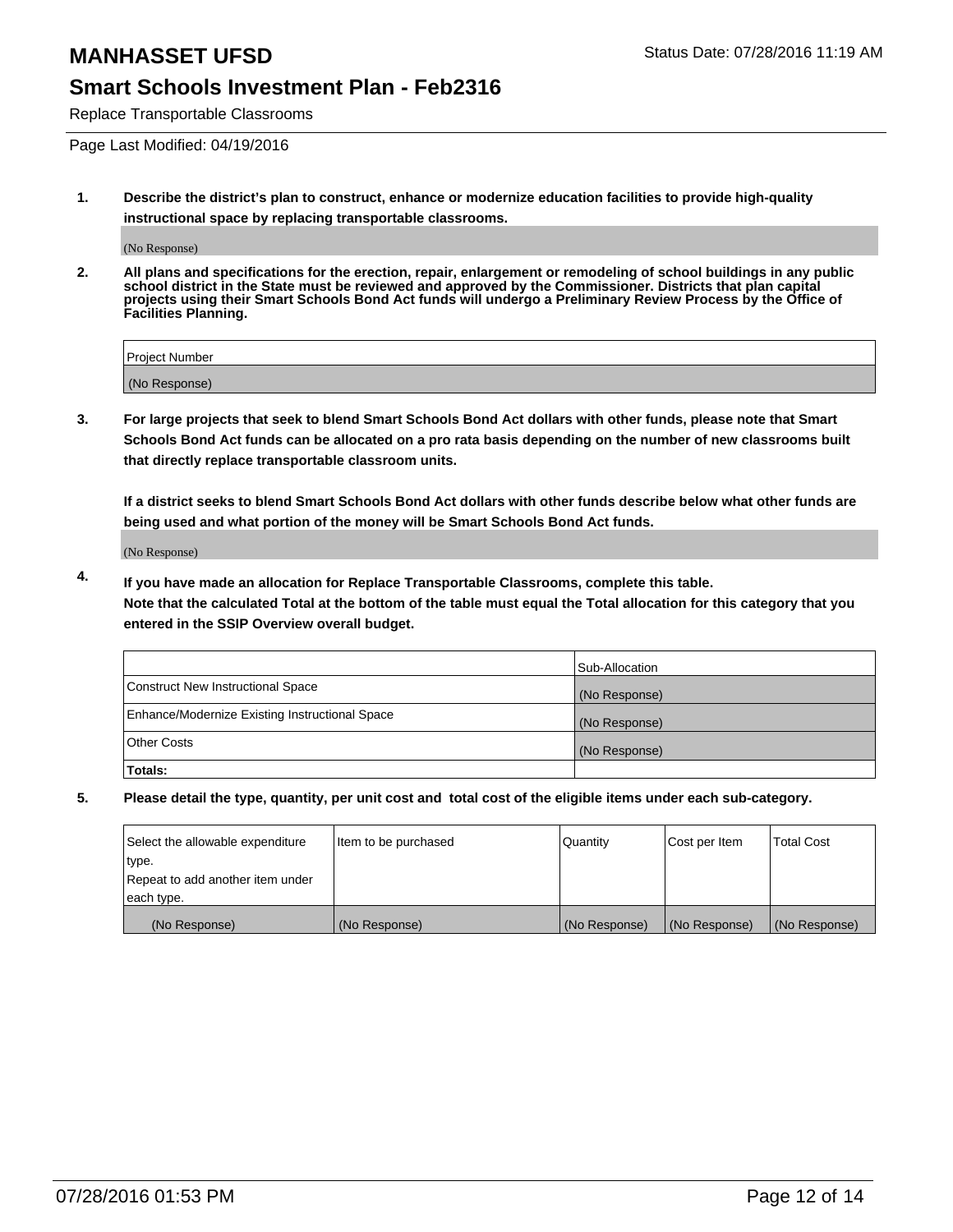#### **Smart Schools Investment Plan - Feb2316**

High-Tech Security Features

Page Last Modified: 04/19/2016

**1. Describe how you intend to use Smart Schools Bond Act funds to install high-tech security features in school buildings and on school campuses.**

(No Response)

**2. All plans and specifications for the erection, repair, enlargement or remodeling of school buildings in any public school district in the State must be reviewed and approved by the Commissioner. Districts that plan capital projects using their Smart Schools Bond Act funds will undergo a Preliminary Review Process by the Office of Facilities Planning.** 

| Project Number |  |
|----------------|--|
| (No Response)  |  |

**3. Was your project deemed eligible for streamlined Review?**

| П | Yes |  |
|---|-----|--|
| П | Nο  |  |

**4. Include the name and license number of the architect or engineer of record.**

| Name          | License Number |
|---------------|----------------|
| (No Response) | (No Response)  |

**5. If you have made an allocation for High-Tech Security Features, complete this table.**

**Note that the calculated Total at the bottom of the table must equal the Total allocation for this category that you entered in the SSIP Overview overall budget.**

|                                                      | Sub-Allocation |
|------------------------------------------------------|----------------|
| Capital-Intensive Security Project (Standard Review) | (No Response)  |
| <b>Electronic Security System</b>                    | (No Response)  |
| <b>Entry Control System</b>                          | (No Response)  |
| Approved Door Hardening Project                      | (No Response)  |
| <b>Other Costs</b>                                   | (No Response)  |
| Totals:                                              |                |

| Select the allowable expenditure | litem to be purchased | Quantity      | Cost per Item | <b>Total Cost</b> |
|----------------------------------|-----------------------|---------------|---------------|-------------------|
| type.                            |                       |               |               |                   |
| Repeat to add another item under |                       |               |               |                   |
| each type.                       |                       |               |               |                   |
| (No Response)                    | (No Response)         | (No Response) | (No Response) | (No Response)     |